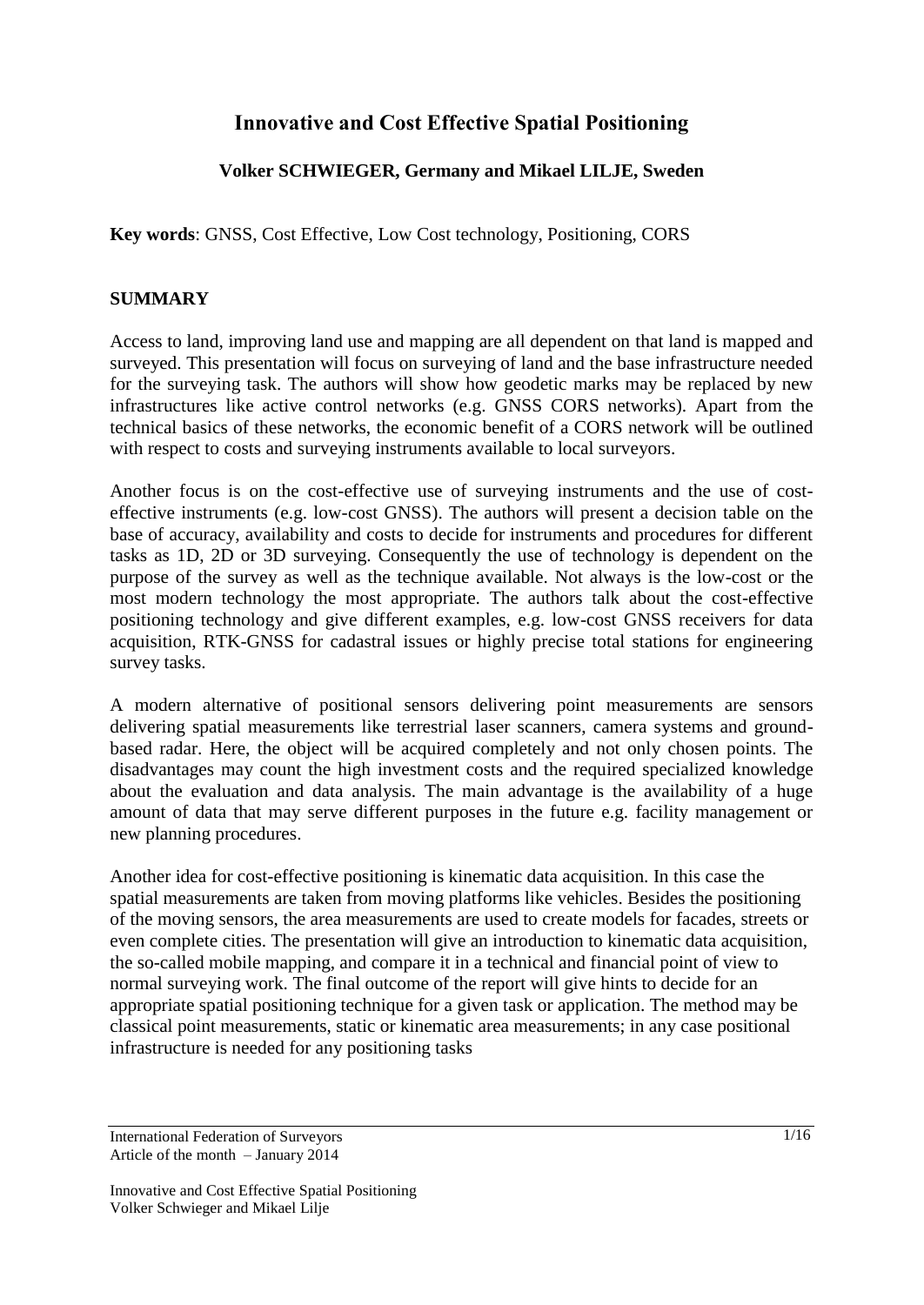# **INNOVATIVE AND COST EFFECTIVE SPATIAL POSITIONING)**

# **Volker SCHWIEGER, Germany and Mikael LILJE, Sweden**

## **1. INTRODUCTION**

The costs of e.g. personnel and hardware in surveying is always discussed, no matter if it is done in a developing country or in a developed country. There is always a need to minimize the costs and maximize the outcome but still meeting the projects' requirements. As a part of this, there is a need to use a technology that is as efficient as possible to accomplish the task. For a mapping authority it is important to not only see each project separately but to make sure that the national geodetic infrastructure is as cost-effective as possible also for a longer period of time. This means building up a geodetic infrastructure that is harmonized with the surrounding countries as well as accessible for the local users. Different techniques vary in investment costs as well as in maintenance and use. However, the cheapest technique is not necessarily the most efficient and therefore not the most cost-effective one. Different types of projects and environments also demand different techniques.

This paper will shortly discuss different surveying techniques in terms of cost, need of infrastructure and more. The paper will not give a clear answer for all types of use and instruments, but hopefully help a decision maker to understand the possibilities of the surveying professionals.

It is also important to understand that several of the modern surveying techniques as DGNSS and RTK all need a certain level of infrastructure. Not only in terms of accessibility to the reference frame but also in terms of e.g. mobile phone coverage, power, and roads and so on.

## **2. SURVEYING AND POSITIONING INSTRUMENTS**

The aim of surveying and of all other positioning tasks is the determination of point coordinates. Historically it can be distinguished between 1-dimensional meaning height networks, 2-dimensional meaning horizontal networks as well as true 3-dimensional networks. State survey has separated height and horizontal networks since global 3D measurements were not possible and since the height information is not purely geometrically defined. The 3D networks were mainly used for local applications only. In the last 25 years GNSS leads to the possibility of 3D global coordinates, only gravity information has to be added to get the correct height information (e.g. Seeber, 2003).

In general, the surveying instruments are used to measure the coordinates indirectly. Examples are the total station (tachymeter), the level instrument and the GNSS receiver. The first one measures distances as well as horizontal and vertical angles resulting in 2- or 3 dimensional coordinates. The standard deviation of the determined coordinates varies from some cm to sub-mm depending on the instrument chosen and the measured distance. A total station may be automated; in this case it is called robotic. The level instruments can only be used to determine heights by delivering the height differences. The accuracy level is between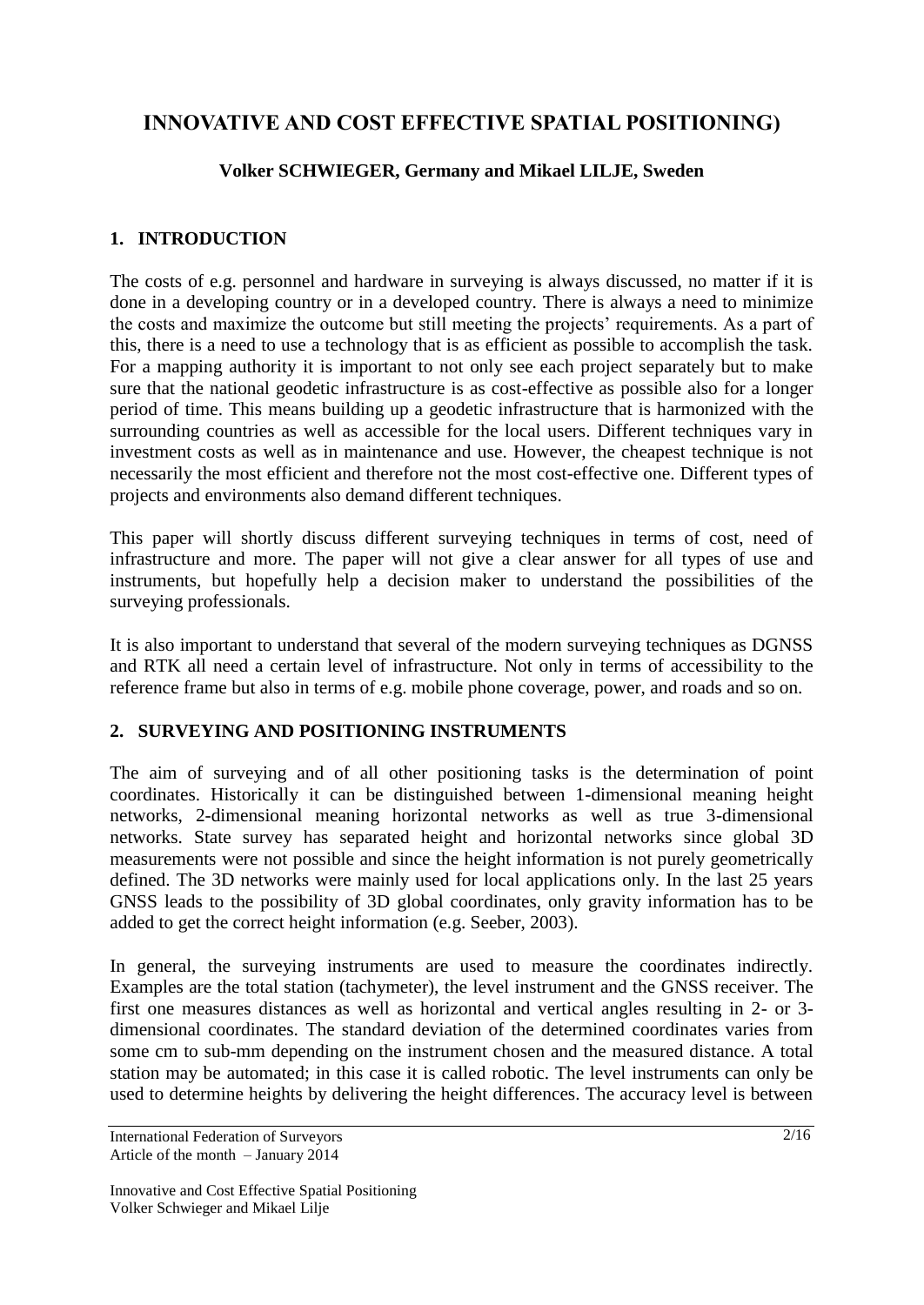5mm/km double levelling up to 0.3 mm/km double levelling again depending on the instrument and equipment chosen. The distance between points should not exceed 100 m for low level accuracy and 30 m for highest accuracy level. GNSS receivers deliver 3Dcoordinates based on distance measurements to 4 satellites minimum. For survey grade receivers phase information of minimum two receivers are used simultaneously, thus in general leading to a superior accuracy compared with navigation grade receivers (see following section). The coordinate standard deviations show values from some cm to mm depending on the processing technique and the real time requirement. The technique supporting this accuracy level is called Precise Differential GNSS (PDGNSS). Real time solutions as well as post-processing strategies are supported by positional infrastructure described in section 4. The precise differential real time solution is in general called Real Time Kinematic (RTK). (Deumlich & Staiger, 2002) Figure 1 presents a total station, a digital level and a survey grade receiver, all of them showing the highest accuracy class. Figure 2 shows the same for low accuracy instruments. Since the authors will discuss costeffectiveness in this article, some figures regarding costs are given in the following. Please note that these are approximate informative figures with no connection to the above illustrated instruments. Correct values have to be determined in a detailed market survey. The costs for total stations range from 8 000  $\epsilon$  for a low level construction grade up to a 30 000  $\epsilon$  for a highly accurate robotic total station. Level instruments vary from  $2\,000\,\epsilon$  to  $10\,000\,\epsilon$ including the equipment (like rods). GNSS receiver price interval begins at about 8 000  $\epsilon$  for a 1-frequency survey grade receiver up to 20 000  $\epsilon$  for a 2-frequency RTK receiver.



Figure 1: Highly accurate survey instruments: GNSS receiver, total station, level instrument (from left to right), (source: IIGS)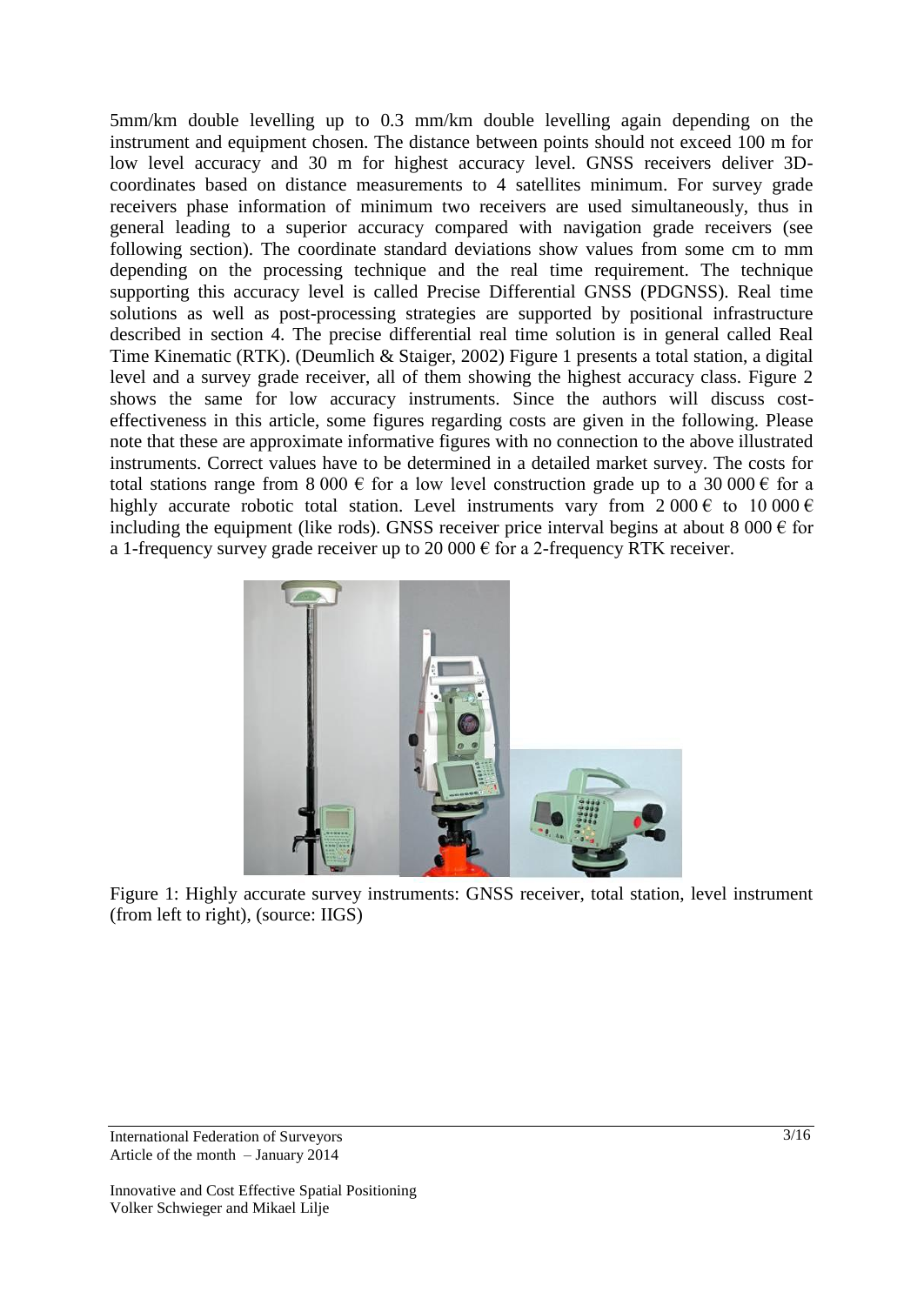

Figure 2: Less accurate survey instruments: total station (left), level instrument (top right), GNSS receiver (downright), (source: IIGS)

## **3. LOW-COST INSTRUMENTS**

First the authors have to address the question of the definition of low-cost. In the sense of this article it is meant that the cost will be at least lower by a factor of ten with respect to the survey grade instruments of any kind described in the previous section. The authors will not describe traditional surveying methods like distance measuring by taping, since these techniques cannot be automated and will therefore in no case be cost-effective in the future. Regarding current new technologies, the only instruments to be described in the low-cost sector are navigation grade GNSS receivers. Total stations and level instruments have no lowcost equivalent. At the end of the section the authors will also briefly deal with the idea of positioning using mobile phones or even smart phones that are an interesting alternative for some applications.

#### **3.1 GNSS Receivers**

As stated in section 2, geodetic GNSS surveys are based on high-quality GNSS receivers and antennas. Frequently, the surveying community uses dual-frequency receivers to solve the ambiguities faster and more reliably. In the last few years, single-frequency survey receivers have proved to work very reliably provided that baseline lengths are below 10 km to 15 km. This opens up the market for receivers that are used for navigation, since these receivers generally have a single frequency. In general, navigation type receivers do not use the phase data. This problem is overcome by some manufactures, which provide access to the code and phase measurements from the raw via a serial or a USB interface. Some of the manufacturers (e.g. u-blox) are officially documenting their format. Many navigation type receivers integrate low-priced, simple antennas directly into their receiver box, while other receivers are simply connected to an external antenna via a cable. In the latter case, the antenna may be fixed on the roof of a car using a magnet on the antenna casing. Portable antennas usually range in price but start at several €s. In general however, an antenna and a receiver are sold as a

International Federation of Surveyors Article of the month – January 2014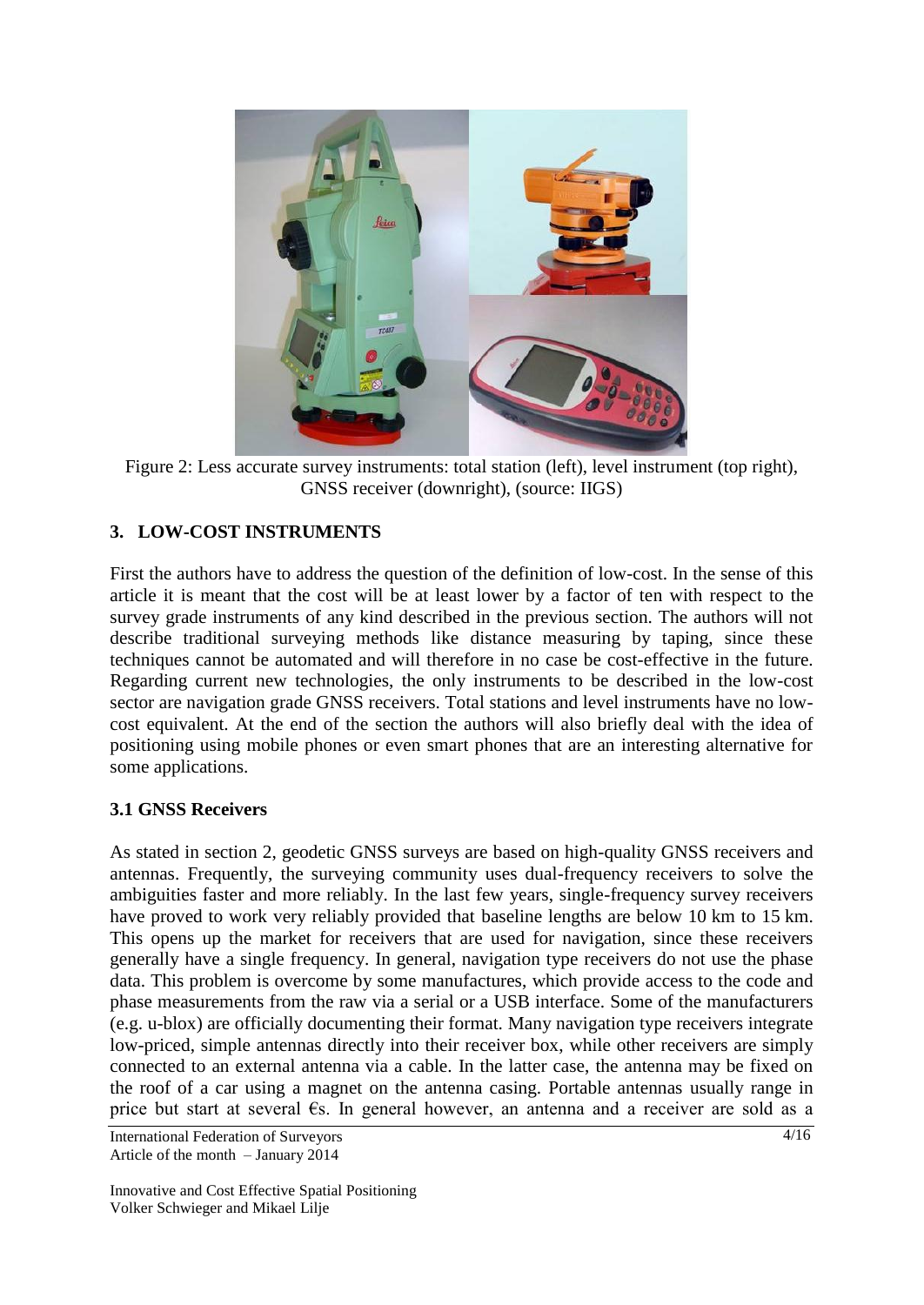#### package (Weston & Schwieger, 2010).

The performance quality of navigation type receivers can be improved by using precise geodetic antennas. In this case the cost-effectiveness is clearly reduced. Figure 3 presents the combination of a u-blox low-cost receiver with a charge controller, a battery, a W-LAN router as well as the antenna together with a choke-ring produced at the Institute of Engineering Geodesy at the University of Stuttgart (IIGS). The position standard deviation may reach more or less the same values like survey grade one-frequency receivers, meaning the mm level (Zhang & Schwieger, 2013). Currently the influence of the choke-ring is investigated at the IIGS. The costs for a complete system including the above equipment is around 2 000  $\epsilon$ . A choke ring increases the costs significantly.



Figure 3: Low-Cost GNSS System (left, Zhang et al., 2012) and Antenna with Choke Ring (right, Zhang & Schwieger, 2013)

## **3.2 Mobile Phones and Smart Phones**

Other low-cost instruments that may be used for positioning are mobile phones or smartphones which are able to determine the position through the mobile phone network or simply by using a built-in GNSS chip. For GSM network positioning standard deviations between 30 metres up to some kilometres occur, depending on the methodology (see e.g. Schwieger 2007). Relying on the built-in GPS chip delivers standard deviations of some meters with possible outliers up to the hundred meter level. For all these tasks the problems of centring the instrument and the coincidence of mechanical centre and electronic antenna centre need to be solved and restrict the accuracy respectively. Using so-called assisted GNSS (A-GNSS) for the differential case one may reach a more reliable accuracy numbers at the

International Federation of Surveyors Article of the month – January 2014

Innovative and Cost Effective Spatial Positioning Volker Schwieger and Mikael Lilje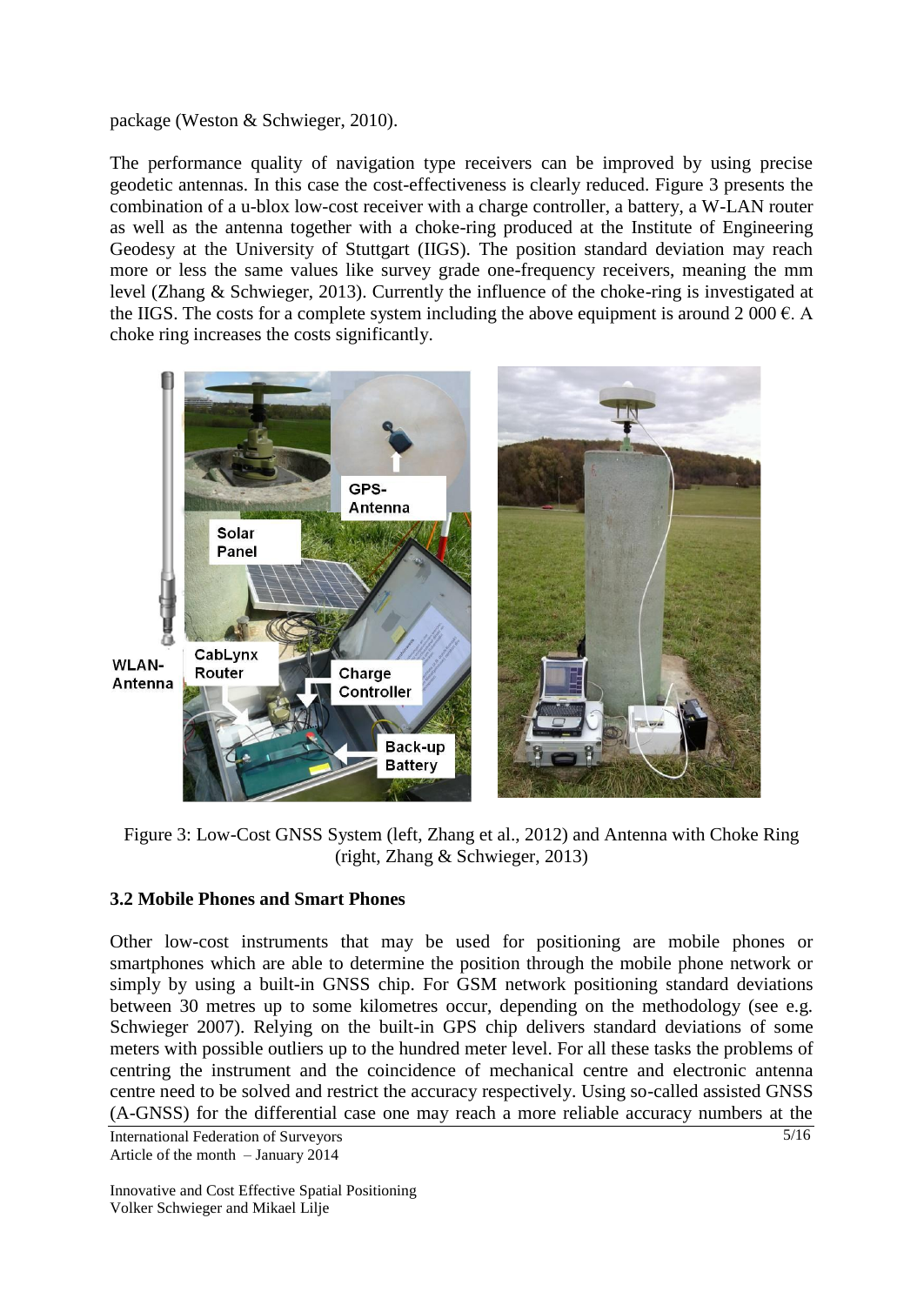same level. If phase data would be included, standard deviations on the low-cost level could be reached provided that the mentioned centring and centre problems can be solved. Up to now this has not been implemented by the mobile phone providers, but it would be possible to do so (Wirola, 2008). The costs for mobile phones or even smartphones can be estimated to zero, since is already the standard for any person working in the field.

# **4. POSITIONAL INFRASTRUCTURE**

#### **4.1 Reference Frames**

From a spatial information perspective, it is common for spatial datasets and geographical information data to extend over national or regional boundaries and for the global surveyors or organisations across continents. In this situation it is necessary to have a common reference frame for the collection, storage, visualisation and exchanging of information. The harmonization, not only nationally or regionally but globally, is very important. ITRF is the most accurate reference frame that existing worldwide. ITRF is defined by the International Earth Rotation and Reference System Service (IERS). The present trend is that more and more regions as well as countries are using a solution based on ITRF. Reference Systems (ITRS) are computed at different epochs and the solutions are called ITRF.

WGS84 or the World Geodetic System 1984 is the geodetic reference system used by GPS. It was developed for the United States Defence Mapping Agency (DMA), now called NGA (National Geospatial - Intelligence Agency). Although the name WGS84 has remained the same, it has been enhanced on several occasions to a point where it is now aligned on the cmlevel to ITRF2000 at epoch 2001.0 (Schwieger et al., 2009).

The International Committee on GNSS (ICG) was formed as a result of recommendations of the UN Committee on the Peaceful Use of Outer Space (COPUOS), ratified by the General Assembly of the UN. The permanent secretariat for ICG is situated at the United Nations Office for Outer Space Affairs. As part of the role of ICG, the web portal of ICG [\(http://www.oosa.unvienna.org/oosa/en/SAP/gnss/icg.html\)](http://www.oosa.unvienna.org/oosa/en/SAP/gnss/icg.html) reports on the current situation regarding the development of the various GNSS as well as their alignment to ITRS. It is very clear that interoperability between the GNSS is important. A GNSS receiver in the future will be able to use the signals sent from the different GNSS.

## **4.2 Continuous Operating Reference Station (CORS)**

A Continuous Operating Reference Station (CORS) is a permanently installed geodetic quality receiver and antenna that is positioned over a monument or point which collects GNSS data 24 hours a day, every day of the year. Today it is very common that an organization establishes a number of stations in a network. More or less every country has at least a network covering the major cities. Several countries also have networks covering the entire nation. The majority of the developed countries do have it, but also a major number of developing countries have so, too. The CORS network is used to define the reference frame in the specific country and this reference frame should be aligned with the international ITRF.

A surveyor working with GNSS receivers can use the information from a CORS to position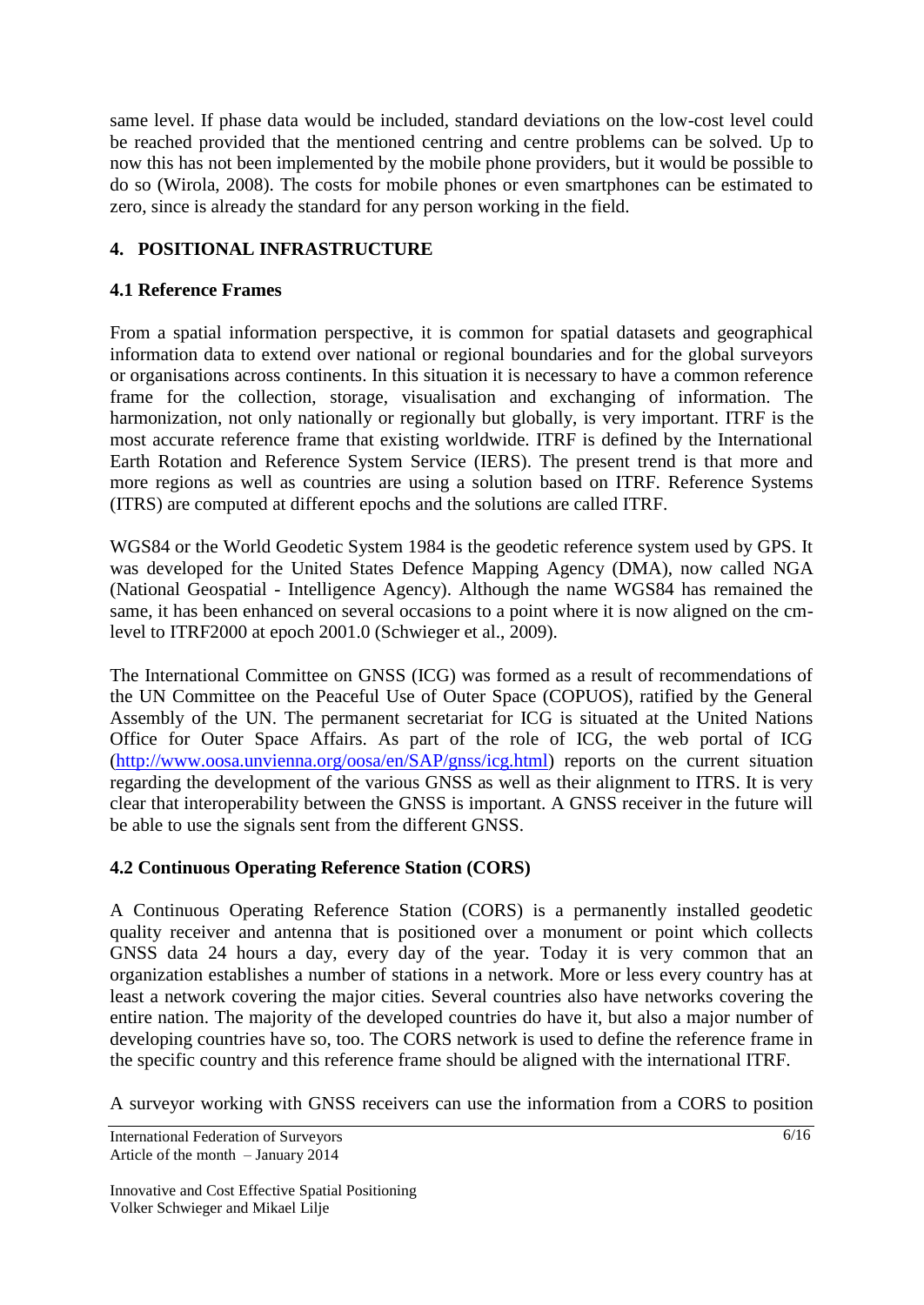points. A CORS can also be used for long-term studies geodynamic effects as well as climate change. A modern form of using a CORS network enables positioning accuracies that approach one centimetre or better, even in real time relative to a worldwide network, such as the ITRF, or to a local network.

For all practical purposes, the ITRF based geodetic datum and WGS84 are the same for the epochs defined. The difference is below the cm-level for each coordinate. As a consequence it is very rare that the reference frame for GNSS CORS (Continuously Operating Reference Station) networks is not based on ITRF.



Figure 4: Example of a CORS station (SWEPOS, Sweden)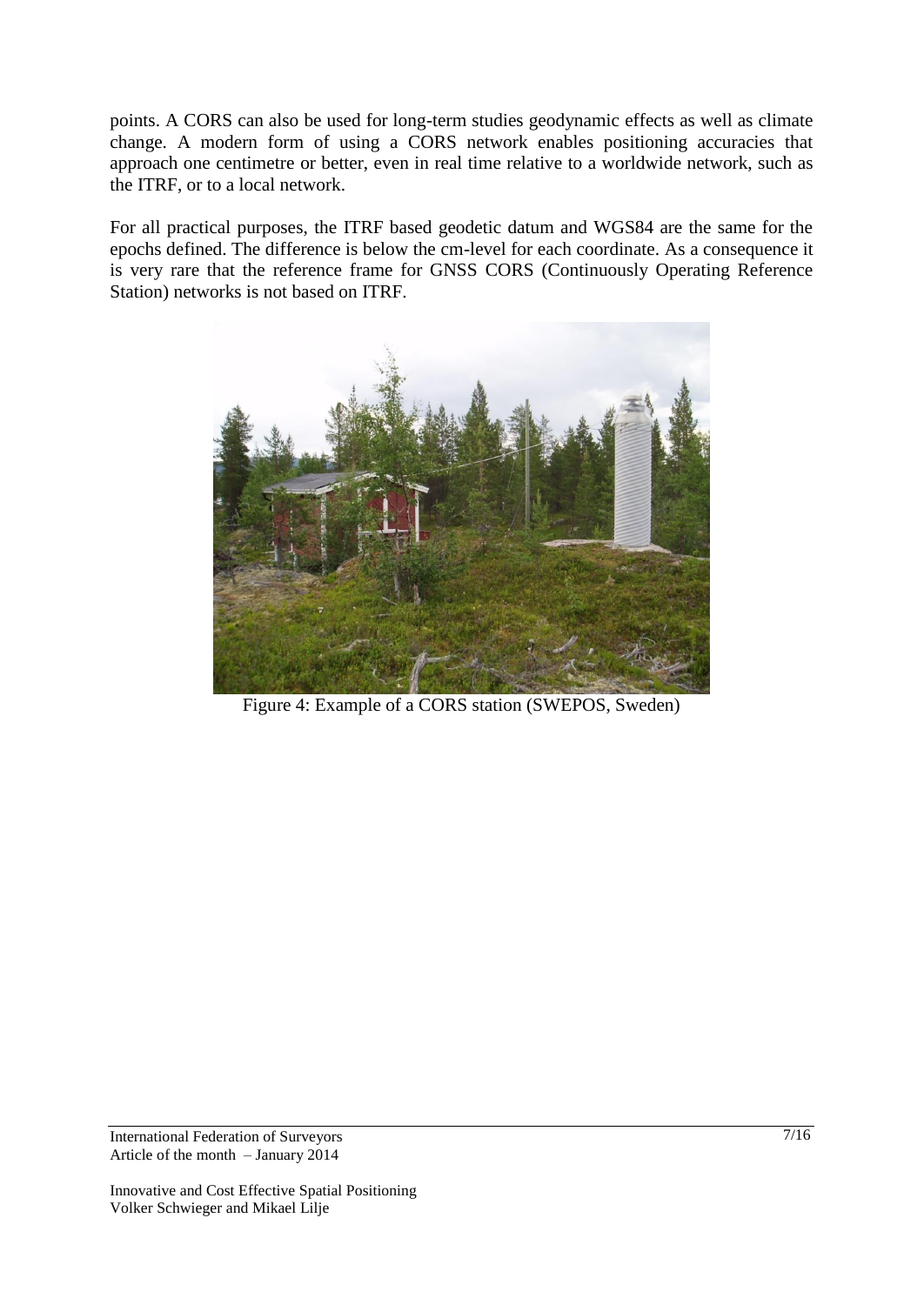

Figure 5: SWEPOS CORS network design

## **4.3 Mobile Phone Network**

For GNSS real time positioning (RTK) as well as for direct positioning using mobile phones (compare sections 2 and 3), this network has to be available and accessible. Although it is not regarded as positional infrastructure at a first glance, it has to be accepted as positional, too. Figure 6 shows the typical structure of a GSM network including different colours for different cells that are the base in any case for some of the positional information available within the network.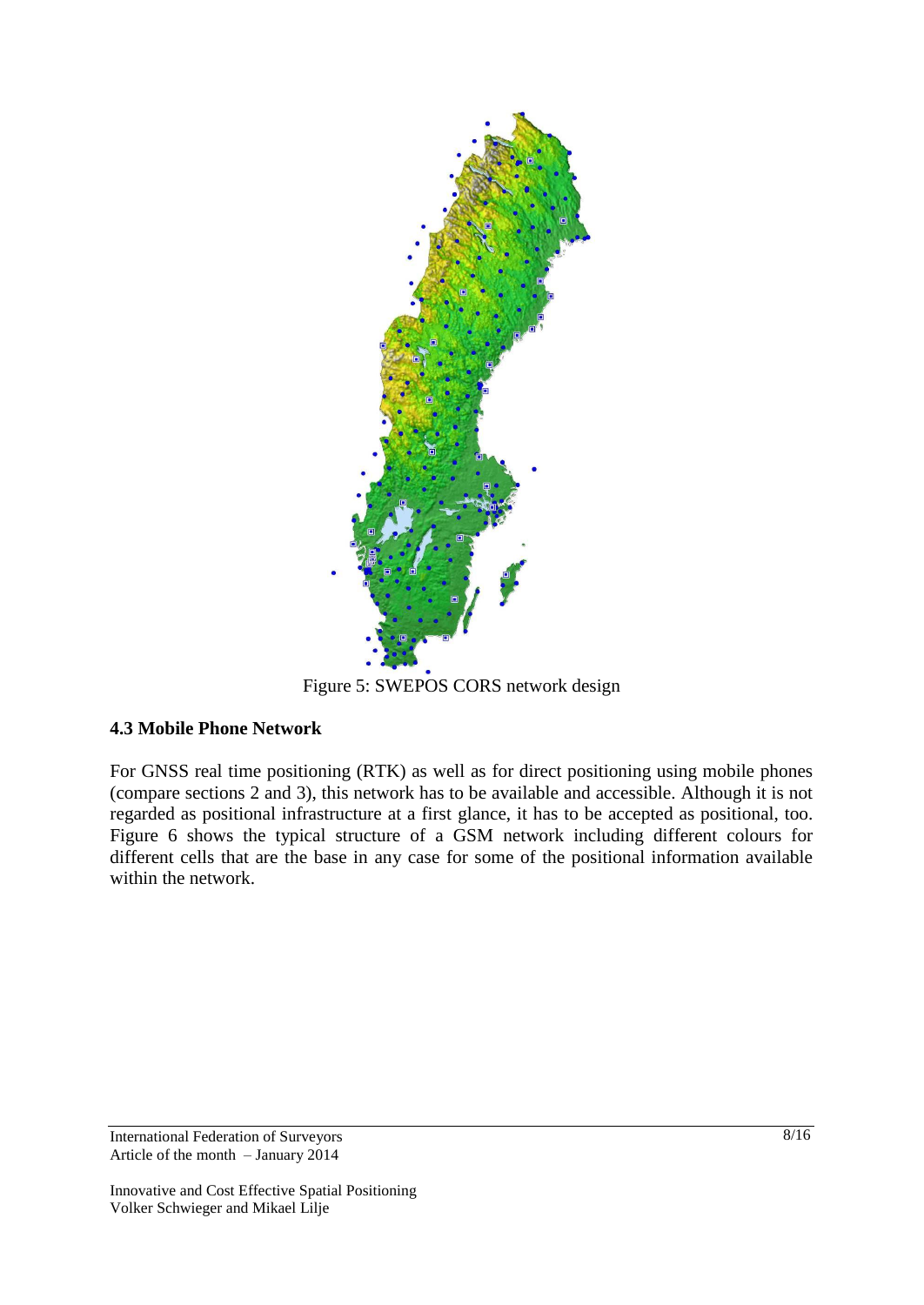

Figure 6: Exemplary mobile phone network with cells and antenna locations and orientations (source: IIGS)

#### **4.4 Access to Positional Infrastructure**

As stated above it is important to get access to positional infrastructure, since a global or national unified datum is only possible through this infrastructure, e.g. cadastral measurements with legal involvement are only valid if they are referred to the national datum. Additionally, there are positioning techniques needing the infrastructure as an essential part for the positional task, like the GNSS RTK measurements or the positioning through the mobile phone network. This means that the access to positional infrastructure is important for the surveyors, but also for any other user that needs to position. There are two levels of access: the post-processing level (access to Reference Frame, e.g. total station or normal PDGNSS) and the real time level (access to networks, e.g. RTK and mobile phone positioning). The access may be not possible due to lack of infrastructure or due to high access costs for the users, like fees for the information itself as well as for the communication. It is important that the infrastructure is built up nationwide and worldwide and that the access is possible with no or very low costs, so that positioning can be realized homogeneously and cost-effective (compare section 6). The cost for a user mainly consists of the fees of the network provider and possibly the costs for communication (e.g. based on a mobile phone contract).

#### **5. NEW DEVELOPMENTS**

## **5.1 Spatial Data Acquisition**

In the last ten years the point-wise data acquisition has been complemented by area-wise or better spatial measurements. The most important is Terrestrial Laser Scanning (TLS) showing a strong practical importance for cultural heritage applications, documentation of industrial complexes or railway environment as well as typical engineering tasks like tunnel convergence measurements and the documentation of road damages. Laser scanners measure two angles and the distance to non-marked points. The data rate can be more than a million points per second and the spatial resolution may reach the mm level for distances below 100 m. The range of instruments depends on the measurement principle: the phase comparison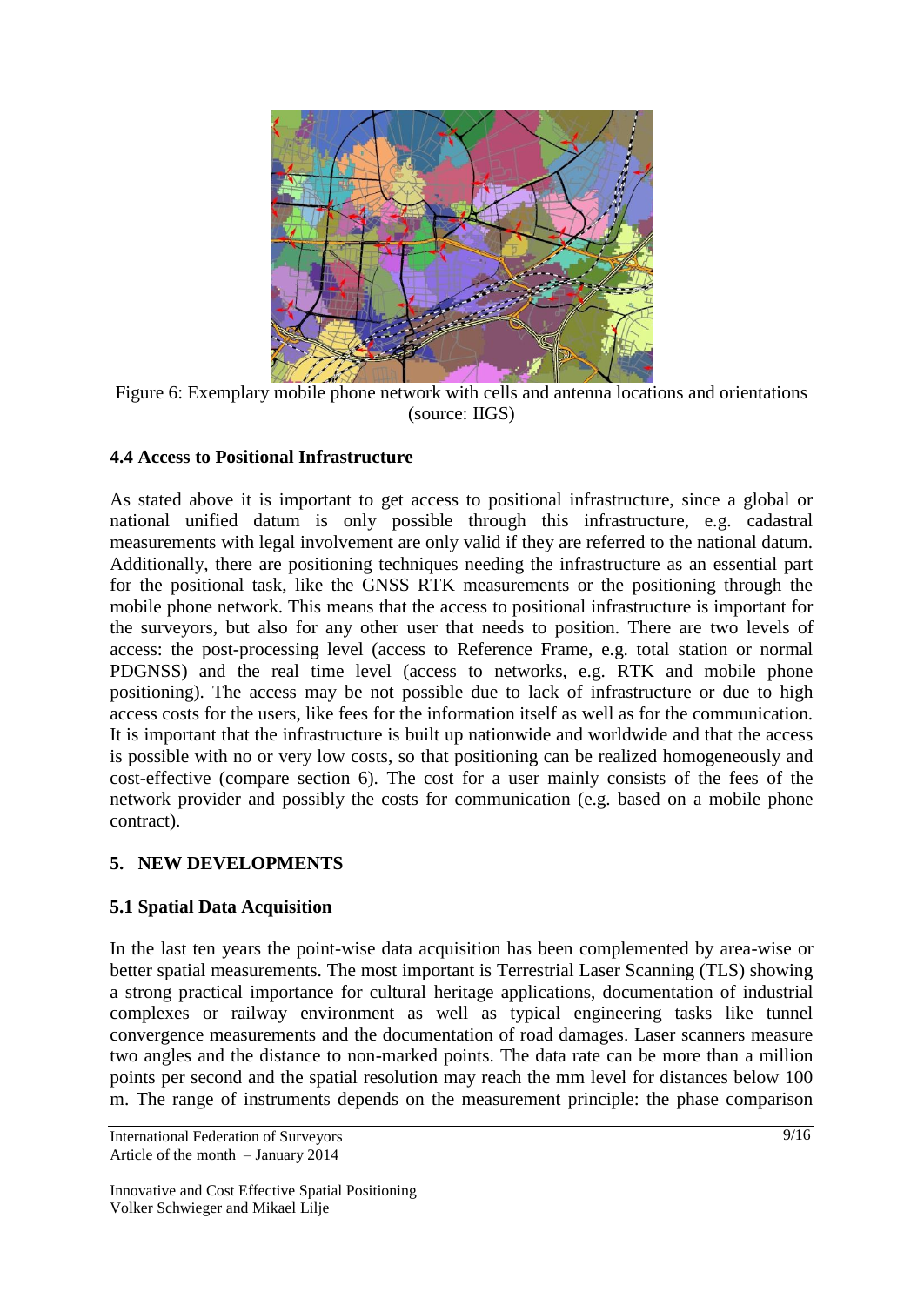scanners are restricted to around 160 m. In contrast, impulse scanners reach a maximum distance of 4 km. But these values really depend on the products. Nowadays, the standard deviation for individual points is between one mm and one cm. Phase comparison scanners show the best values. Figure 7 shows three recent terrestrial scanners. The main advantage of the laser scanners are their spatial features. This means that lines, surfaces and bodies are acquired without the need for a person of touching the object to be surveyed. With other words, the whole object can be acquired, documented, analysed and visualized. On the other hand it is more difficult to measure marked points (e.g. only by spheres). This means, the scanners cannot, or can only be used with severe difficulties, for point positioning for surveying or geodetic tasks like cadastral surveys (e.g. Staiger, 2003). The investment costs vary from 30 000  $\epsilon$  to 100 000  $\epsilon$  including equipment and software.



Figure 7: Laser Scanners (Sources: Faro, Riegl, Zöller & Fröhlich)

Other spatial acquisition methods are terrestrial photogrammetry and the new technology ground-based radar. In principle, the well-established photogrammetric method delivers the same spatial data as TLS (point clouds) with a slightly lower accuracy in most configurations. Ground-based radar is still within the development phase and needs special arrangements to get spatial data. Currently, it is well suited for detection of movements in one direction with a very high accuracy in the mm level (Rödelsperger. 2011).

For all these techniques the access to reference frames is important, as long as the acquired object shall be integrated into global or national maps or plans, which is the case for most of the surveying tasks. Besides, the time to acquire complete objects is much shorter with respect to point-wise measurements. The draw-backs are the enormous data volume (360°scan with highest resolution: 10 GB acquired in 1h 20 m) and the high time exposure for processing, analysis, and modelling of the acquired data. In general one assumes that processing takes longer than data acquisition by a factor of three to five.

#### **5.2 Spatial Kinematic Data Acquisition**

Spatial data acquisition is the first step to speed up the acquisition in the field. The next step is to move the sensor or the multi-sensor system (e.g. Schwieger, 2012) during acquisition.

```
International Federation of Surveyors
Article of the month – January 2014
```
Innovative and Cost Effective Spatial Positioning Volker Schwieger and Mikael Lilje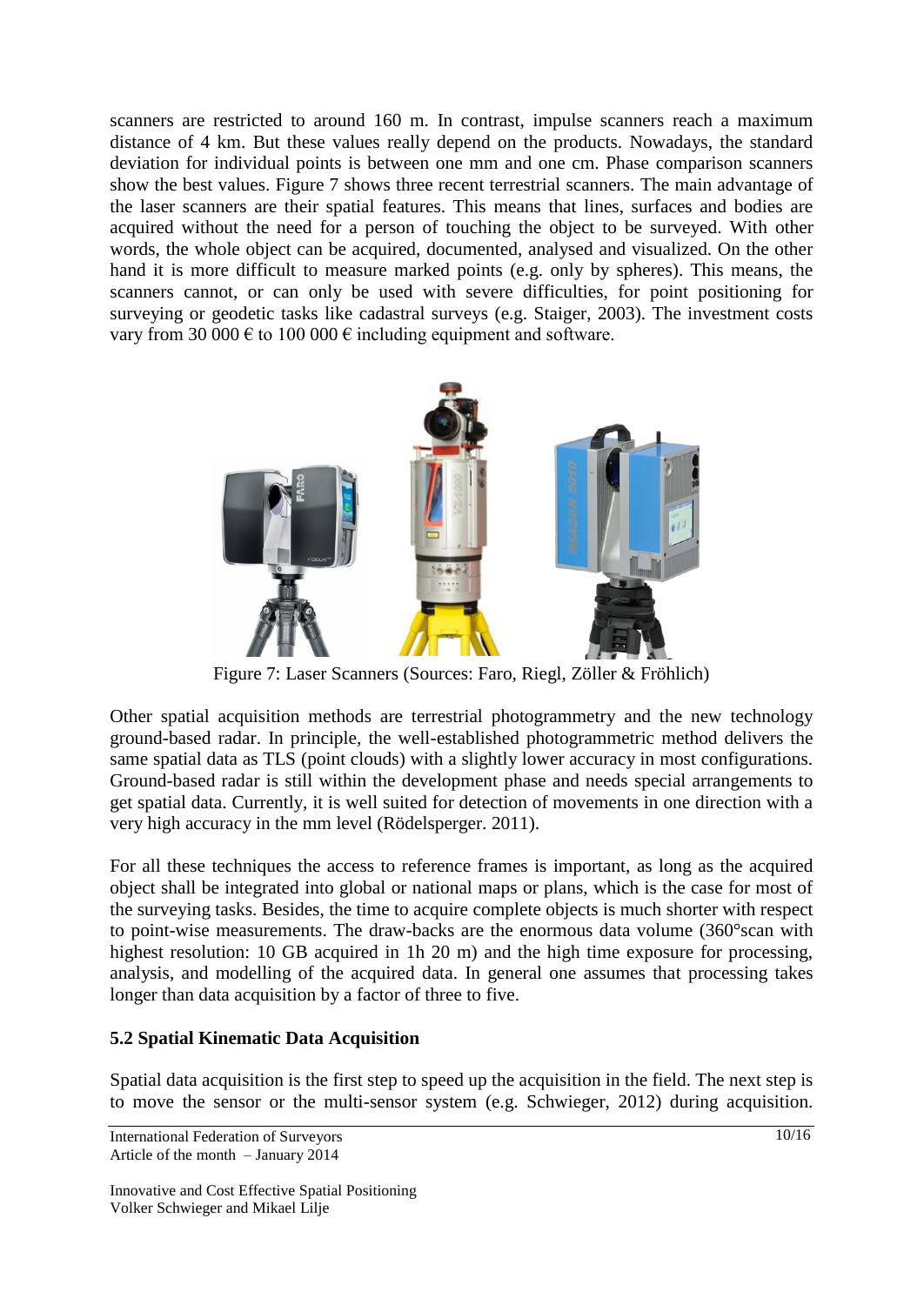Additionally, the acquisition is continuous and needs synchronisation of the different sensors. The general term for this kind of measurement system is mobile mapping systems. In general, these systems are mounted on a car or a van consisting of several laser scanners, cameras, and video cameras for spatial data acquisition. Access to the reference frame is guaranteed by GNSS - inertial measurement unit combination and by acquisition of reference points with known coordinates. Besides, the carrier of the acquisition system can be a satellite, an aircraft, an unmanned aerial vehicle (UAV) or a railway carriage. Additionally a new development shows that a laser scanner can be carried on foot by a single person. The most interesting current development are the UAVs mainly carrying a camera and some positioning sensors like GNSS or IMU, as the payload is restricted to some kilograms. In general, the standard deviations and the spatial and temporal resolution correspond to the static spatial acquisition methods. Naturally, the results depend on the integrated sensors and the integration method of the different sensor information like loosely or tightly coupled Kalman Filter. The time exposure during data acquisition is further decreasing, whereas the processing exposure is increasing with respect to time and complexity. It has to be stated that these tasks can only be fulfilled by specialized companies one has to contact. A standard surveyor cannot built up this complex sensor integration nor realize the complex data evaluation.

## **6. COST-EFFECTIVE POSITIONING AND DATA ACQUISITION**

In this section the authors have to discuss the term of cost-effective at first. This term should be defined in the way of fulfilling the requirements with lowest available costs. These requirements may be the accuracy, e.g. given as standard deviation, or other quality measures. Also the time may be specified by a given deadline. In this case, costs or even accuracy may be less important. Other requirements may be a compulsory special procedure or acquisition method, e.g. point-wise GNSS determination or spatial object determination by TLS. It is very important to mention that the investment costs are only one part of the budget. Highly important are the personnel costs that vary definitely among different countries, e.g. developed and developing countries. So, cost-effectiveness may look quite different for different countries. Furthermore, the cost-effectiveness may even change in dependence of the salaries and therefore the personnel costs, when a developing country transforms into an emerging economy and finally into a developed country. Consequently, the following table can only give rough ideas for decisions with regard to instruments and surveying methods to fulfil the requirements cost-effectively.

This chapter highlights the economic benefits associated with the reduction of working or investment costs by implementing the above mentioned techniques. In the following approximated values and intervals are introduced for personnel. The authors use an interval from 1  $\epsilon$  per hour (lowest level, developing countries) to 70  $\epsilon$  per hour (developed countries) to get a rough estimation. The costs per year are roughly computed by 20 working days a month and 8 working hours a day. For the investment costs the authors assume that the instruments are used for five years, meaning that the investment costs are divided by five to get the annual costs. For example a geodetic dual-frequency receiver having a price of 20 000  $\epsilon$  results in 4 000  $\epsilon$  operational costs per year.

The simplest decisions can be taken in case an accuracy requirement is given and the different instruments need the same personnel for operation. In this case the investment costs are the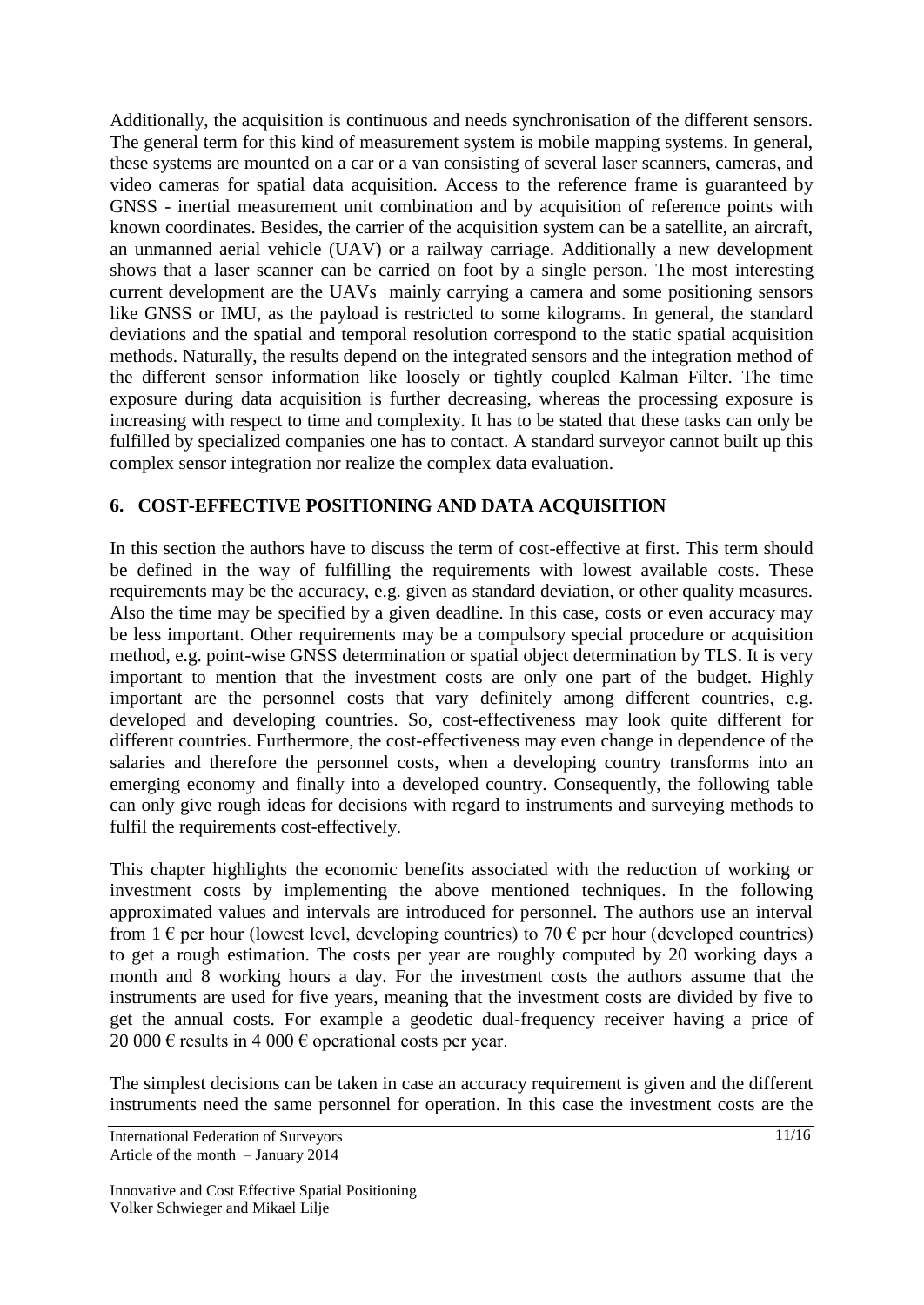only relevant costs. A good example would be the use of a non-motorized total station for staking out. In this case it makes sense to use the instrument with the lowest costs in case that it reaches the required accuracy. For example a total station showing an angle measurement standard deviation of 0.3 mgon and a distance measurement standard deviation of 1 mm is superior to one with the respective values like 3 mgon and 5 mm. However, if one has to reach e.g. a 2 cm point standard deviation, the total station with the lower accuracy is sufficient and by the way more cost-efficient. This will become more complex if the superior total station is robotic and only one person is needed to carry out the survey. In the nonrobotic case one would need two persons to conduct the survey. Here, personnel costs are coming up. The decision whether the investment for a robotic station is cost-effective depends on these costs. The same is valid for GNSS measurements. First the authors only have to look at the price of GNSS receivers (2 frequency survey grade, 1 frequency survey grade, lowcost). In a second step, using CORS or CORS networks will economize the costs for one receiver and the personnel costs for one worker. This has to be compared to the costs for the communication and the CORS network fees. The estimation which variant is more costeffective is realized afterwards.

| Instrument    | <b>Max. Accuracy</b> | <b>Investment</b> | Invest per year  |
|---------------|----------------------|-------------------|------------------|
| <b>Type A</b> | cm                   | $8000 \in$        | $600 \in$        |
| <b>Type B</b> | $0.5 \text{ cm}$     | $15000 \in$       | 3 000 $\epsilon$ |
| <b>Type C</b> | mm                   | 25000€            | 5 000 €          |

Table 1: Decision matrix based on investment costs only

Table 1 shows a very simple decision matrix in which one can enter with the standard deviation required and look for the instrument delivering such accuracy. For example for a requirement of 2 cm a type A instrument is sufficient and consequently the most costeffective way to perform the measurements in case that the office has enough work for this accuracy level. If most of the tasks need 0.5 cm or even more the purchase of a type A instrument is not reasonable. This matrix is formally valid for different kind of instruments like total stations and GNSS receivers or even level instruments. To fill this table with concrete data is not useful since the figures will vary at least on an annual base; everybody can do this task based on data that is available to him. The same is valid for the numerical values of the standard deviations; these are depending on the instruments available and purchasable.

The second case is applicable to methods where personal competes to investment costs, e.g. motorized total station economizes one person or additional fees compete with investment or/and personnel costs e.g. RTK with or without CORS. Table 2 shows a possible decision matrix including the most important cost factors. The assumed investment costs for this table are 25 000  $\epsilon$  for a total station, 30 000  $\epsilon$  for a robotic station, 20 000  $\epsilon$  for a survey grade GNSS and  $2000 \in$  for a low-cost GNSS system. The authors point out that the numbers and prices in the table should not guide your decision, since all cost factors may look quite different in your country and for your company. Obviously any personnel reduction shows a very high effect on the overall costs in the developed countries indicated with (70  $\epsilon$ ), however investment has a low influence. Regarding developing countries investment costs are of greater importance and may influence the overall costs significantly.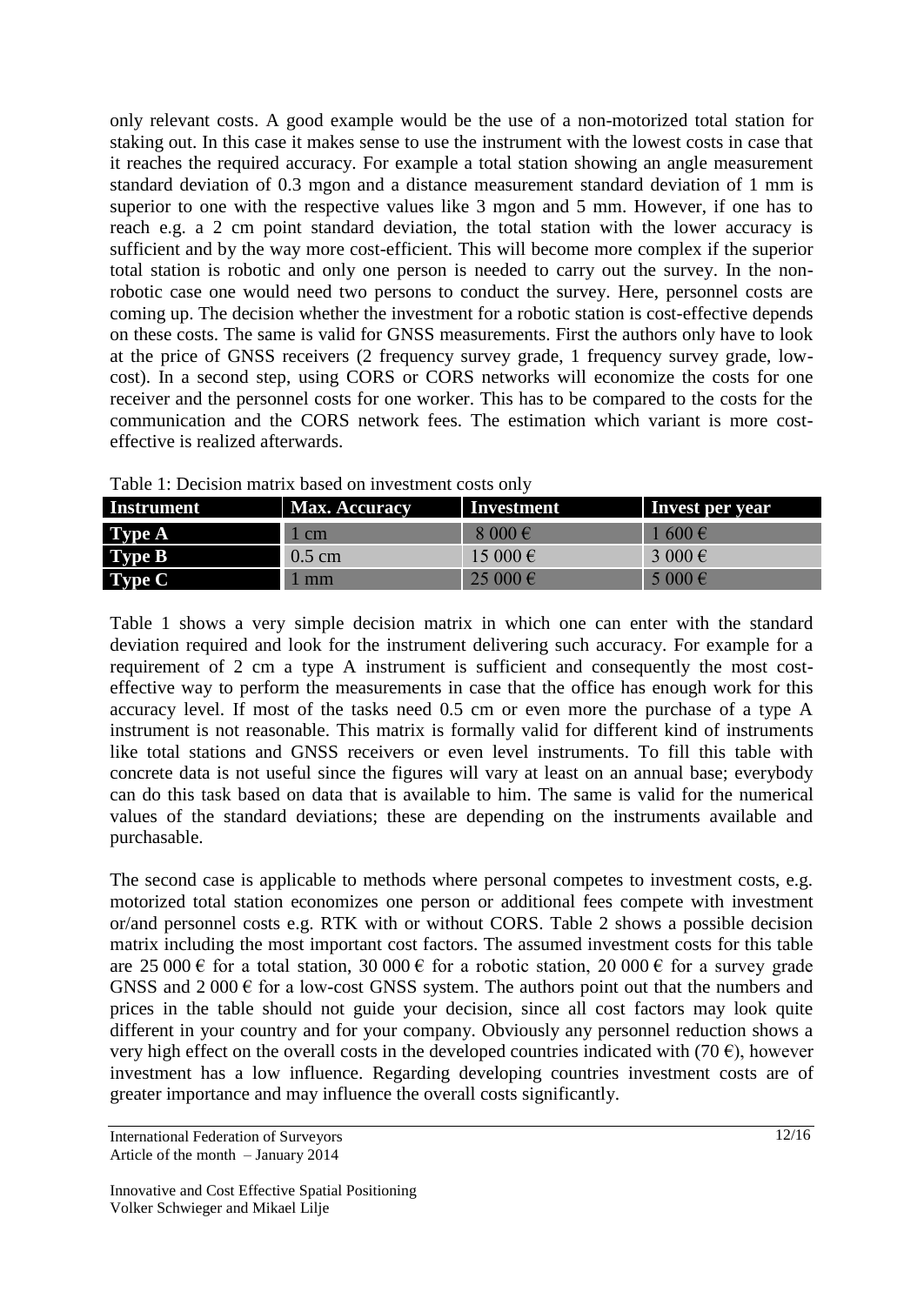| <b>Instrument</b>                              | Max.<br>Accur<br>acy | <b>Invest</b><br>per<br>year | <b>Personnel</b><br>per year /<br>$(1 \epsilon)$ | <b>Personnel</b><br>per year /<br>$(70 \epsilon)$ | <b>Fees</b><br><b>Commun</b><br>ication<br>per year | <b>Overall</b><br>costs<br>$(1 \epsilon)$ | <b>Overall</b><br>costs<br>$(70 \epsilon)$ |
|------------------------------------------------|----------------------|------------------------------|--------------------------------------------------|---------------------------------------------------|-----------------------------------------------------|-------------------------------------------|--------------------------------------------|
| <b>Total Station</b>                           | mm                   | 5 000€                       | 4 000€                                           | 270 000 €                                         | ÷                                                   | 9 000€                                    | 275 000 €                                  |
| <b>Robotic Total</b><br><b>Station</b>         | $1 \text{ mm}$       | $6000 \in$                   | $2000 \in$                                       | 135000€                                           | L,                                                  | $8000 \in$                                | 141 000 €                                  |
| <b>GNSS</b><br>(2 receivers)                   | $2 \text{ mm}$       | $8000 \in$                   | 4000€                                            | 270 000 €                                         |                                                     | 12 000€                                   | 278 000 €                                  |
| <b>GNSS</b><br><b>CORS</b><br>(1)<br>receiver) | $2 \text{ mm}$       | 4000€                        | 2000€                                            | 135 000 €                                         | $1000 \in$                                          | 7 000 $\epsilon$                          | 140 000 €                                  |
| <b>Low-Cost</b><br><b>GNSS</b>                 | $5 \text{ mm}$       | $1000 \in$                   | 4000€                                            | 270 000 €                                         |                                                     | 5 000 €                                   | 271 000 €                                  |
| <b>Low-Cost</b><br><b>GNSS</b><br><b>CORS</b>  | $5 \text{ mm}$       | 500€                         | 2000€                                            | 135 000 €                                         | 1 000 $\in$                                         | $3500 \in$                                | 138 000 €                                  |

Table 2: Decision matrix taking into account personnel and investment costs

The last comparison of cost-effectiveness is valid for huge data amounts. Here, a comparison among point-wise techniques, static and kinematic spatial data acquisition is realized. One has to take into account that kinematic acquisition can only be realized by experts who have to be paid for the job. This means that investment costs, personnel costs as well as assignment costs need to be compared to each other. For this case the comparison has to take the time into account, since e.g. TLS or Mobile Mapping are fast data acquisition techniques in the field, but require a lot of work in post-processing. In general, one assumes a factor of five between data acquisition and post-processing for TLS. Also these figures are very subjective. Table 3 gives a rough estimation for a street of 500 m length including the acquisition of the facades. All costs are determined for the time needed. For fieldwork the different sensors show the following performance: robotic total station 8 days, TLS 2 day, Mobile Mapping 1 hour. In the office the post processing may be: robotic total station 1 day, TLS 5 days, Mobile Mapping 5 days. The investment costs base on the following figures: robotic station 30 000  $\epsilon$ and TLS 100 000  $\epsilon$ . The investment costs are calculated for the time period during which data acquisition is carried through (8 or 2 days). This presumes that the instrument is really in use all day and all year. The authors know that this assumption is optimistic and has to be adapted according to the company.

Table 3: Decision matrix for huge data amounts (example: street of 500 m length including facades)

| <b>Method</b> | Max.            | <b>Invest</b> |                  | Personnel Personnel Assign- |        | <b>Overall</b> | <b>Overall</b>  |
|---------------|-----------------|---------------|------------------|-----------------------------|--------|----------------|-----------------|
|               | <b>Accuracy</b> |               | $(1 \epsilon)$ : | $(70 \in )$ :               | l ment | costs          | costs           |
|               |                 |               | field /          | field /                     | costs  | $(1 \epsilon)$ | $(70 \epsilon)$ |
|               |                 |               | office           | office                      |        |                |                 |

International Federation of Surveyors Article of the month – January 2014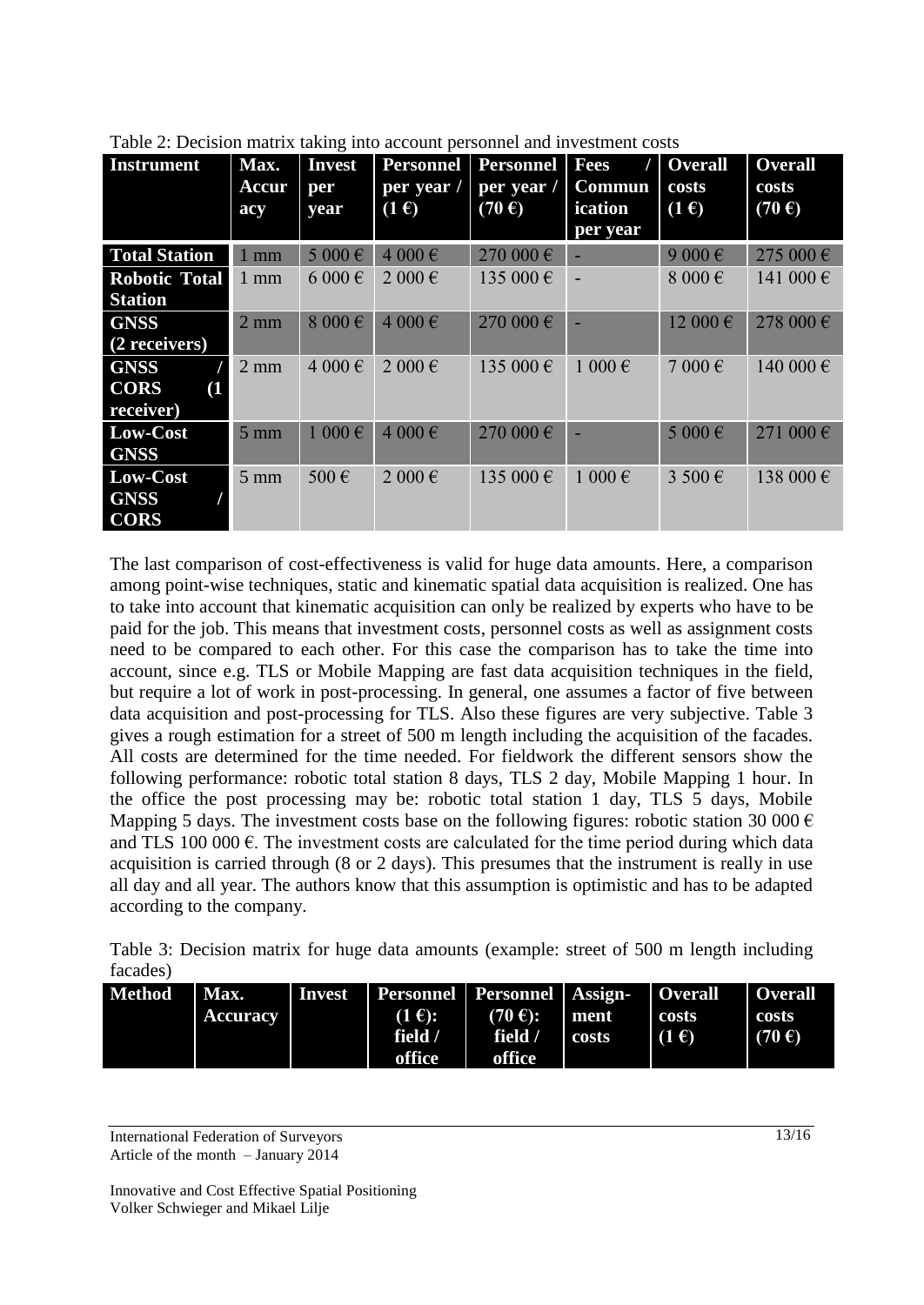| Robotic        | $\mathop{\rm mm}$ | $1000 \in$ | $64 \in 86$      | 4480€                           |        | $1072 \in$ | $6040 \in$ |
|----------------|-------------------|------------|------------------|---------------------------------|--------|------------|------------|
| <b>Total</b>   |                   |            |                  | $560 \in$                       |        |            |            |
| <b>Station</b> |                   |            |                  |                                 |        |            |            |
| <b>TLS</b>     | $2 \text{ mm}$    | $830 \in$  | $16 \in 740 \in$ | $1120 \text{ } \in \mathcal{V}$ | -      | $886 \in$  | 4750€      |
|                |                   |            |                  | 2 800 €                         |        |            |            |
| <b>Mobile</b>  | $2 \text{ mm}$    | -          | -                |                                 | 10000€ |            | 10000€     |
| <b>Mapping</b> |                   |            |                  |                                 |        |            |            |

The surprising result of this table is the fact that a TLS is more effective than a total station if huge amounts of data are acquired and the instrument is in use every day. This result is achieved despite the much higher investment costs. This is valid for developed as well as for developing countries. Using the assumed costs introduced in this table, Mobile Mapping would be the most expensive method, but it would be the fastest, since an expert is realising everything in a short time period. Please keep in mind that all the cost figures are subjective, especially the mobile mapping figures are not based on real experience.

#### **7. SUMMERY AND OUTLOOK**

This contribution presented the well-known positioning techniques and showed some new technical developments especially with respect to area-wise and spatial data acquisition. Different accuracy levels and application fields were presented, too. On the other hand the importance of reference frames and positional infrastructure could be highlighted. Additionally, it could be shown that these infrastructures may even help to be more costeffective. Finally, a first approach was presented regarding decision tables based on accuracy as requirement and overall cost as output. Other requirements as time or reliability could be chosen and need another decision base. The exact personnel and investment costs need to be known for a decision. This work has to be carried out by each individual surveyor in a company or in an office. The development of general, detailed and more sophisticated tables is the future work to be focused on.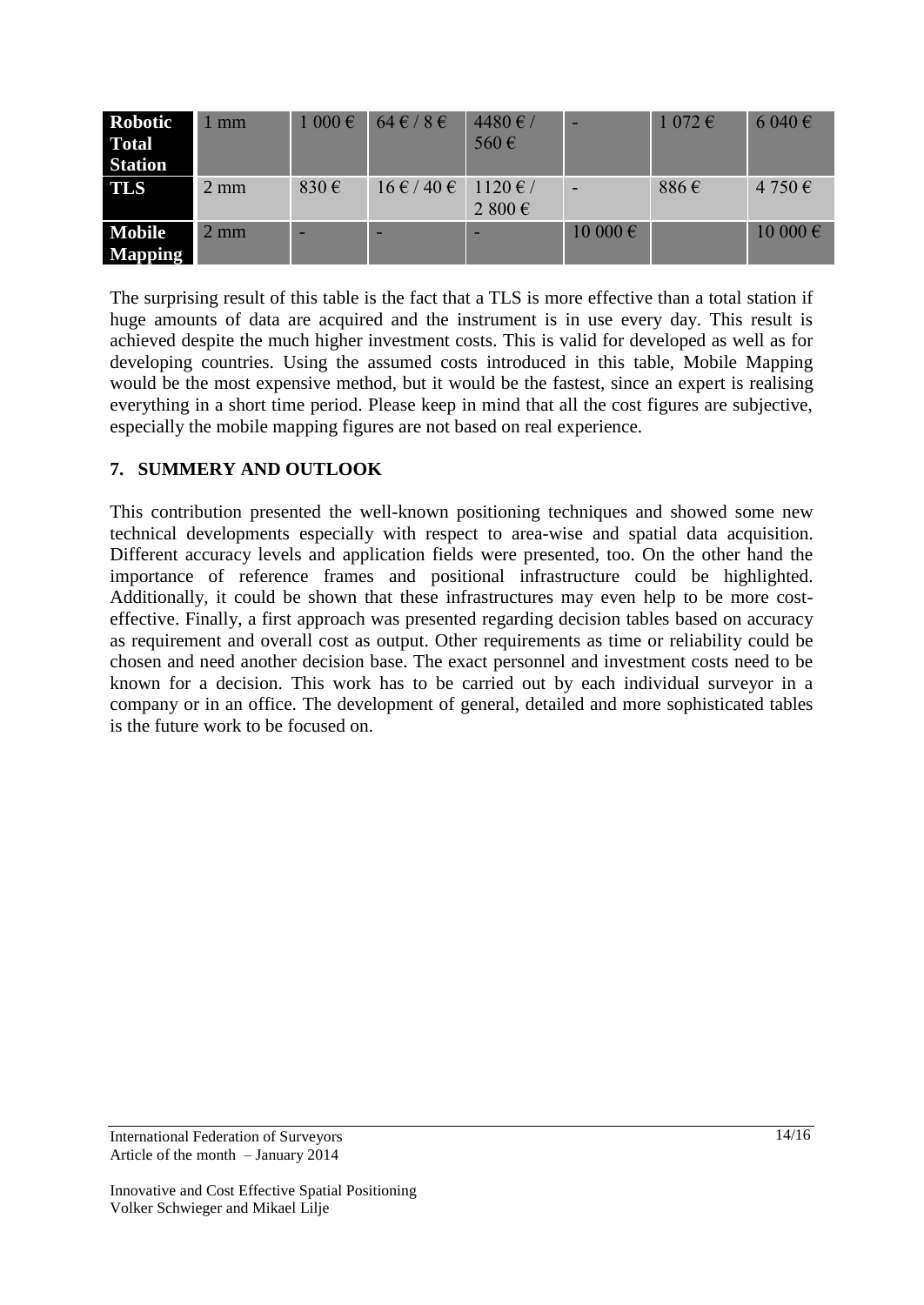#### **REFERENCES**

- Deumlich, F., Staiger, R. (2002): Instrumentenkunde der Vermessungstechnik. Wichmann Verlag, Heidelberg.
- Rödelsperger, C. (2011): Real-time Processing of Ground Based Synthetic Aperture Radar (GB-SAR) Measurements. Deutsche Geodätische Kommission, Reihe C, No 668, München, Germany.
- Schwieger, V. (2012): Challenges of Kinematic Measurements. FIG Working Week, Rome, Italy, 06.-10.05.2012.
- Schwieger, V. (2007): Positioning within the GSM Network. Proceedings on 6th FIG Regional Conference, San Jose, Costa Rica, 12.-15.11.2007.
- Schwieger, V., Lilje, M., Sarib, R. (2009): GNSS CORS Reference Frames and Services. 7th FIG Regional Conference, Hanoi, Vietnam, 19.-22.10.2009.
- Seeber, G. (2003): Satellite Geodesy. Walter de Gruyter, Berlin.
- Staiger, R. (2003): Terrestrial Laser Scanning: Technology, Systems and Applications. 2nd FIG Regional Conference, Marrakech, Morocco, December 2-5, 2003.
- Weston, N.D., Schwieger, V. (2010): Cost Effective GNSS Positioning Techniques. FIG Publication No 49, FIG Commission 5 Publication. The International Federation of Surveyors, Copenhagen, Denmark, 2010.
- Wirola, L. (2008): High-accuracy Positioning for the Mass Market. FIG Working Week 2008, Stockholm, Sweden, 14.-19.2008.
- Zhang, L., Stange, M., Schwieger, V. (2012): Automatic Low-cost GPS Monitoring System using WLAN Communication. FIG Working Week, Rome, Italy, 06.-10.05.2012.
- Zhang, L., Schwieger, V. (2013): Investigation regarding Different Antennas Combined with Low-cost Receiver, FIG Working Week, Abuja, Nigeria, 06.-10.05.2013.

#### **BIOGRAPHICAL NOTES**

#### **Prof. Volker Schwieger**

- 1983 1989 Studies of Geodesy in Hannover
- 1989 Dipl.-Ing. Geodesy (University of Hannover)
- 1998 Dr.-Ing. Geodesy (University of Hannover)
- 2004 Habilitation (University of Stuttgart)
- 2010 Professor and Head of Institute of Engineering Geodesy, University of Stuttgart

#### **Mr. Mikael Lilje**

Mr Lilje is the Head of the Geodetic Research Department at Lantmäteriet (the Swedish mapping, cadastral and land registration authority). He graduated with a M.Sc. with emphasis on geodesy and photogrammetry from the Royal Institute of Technology (Stockholm, Sweden) in 1993. He has been working at Lantmäteriet since 1994, mainly at the Geodetic Research Department. He is the chair of FIG Commission 5 during the period 2011 and 2014 as well as member of the Presidium of the Nordic Commission on Geodesy and the national member to the Euro-SDR.

#### **CONTACTS**

International Federation of Surveyors Article of the month – January 2014